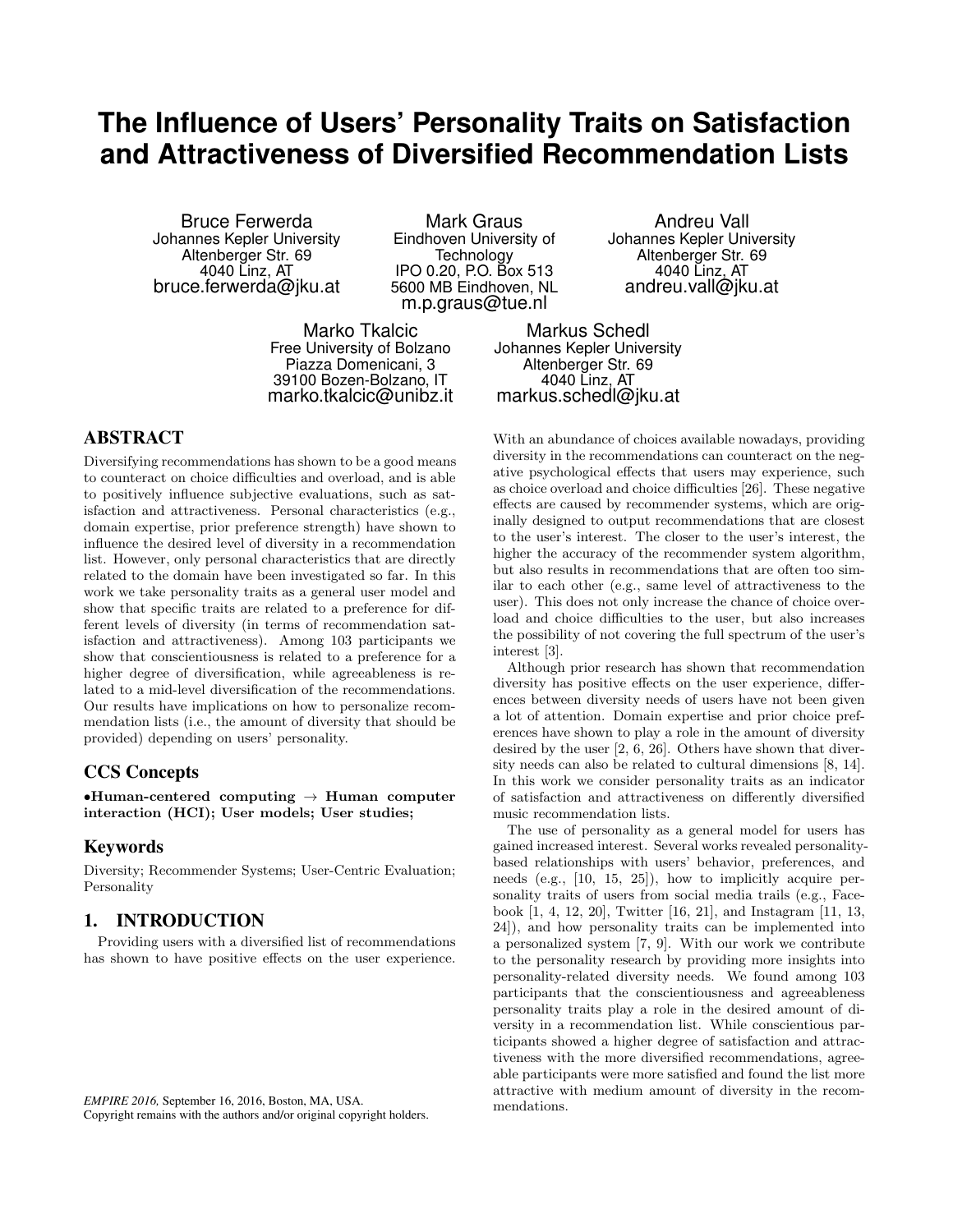## 2. RELATED WORK

The positive effects of recommendation list diversity has been shown by several researchers. Bollen et al. [2] and Willemsen et al. [26] investigated the influence of diversity on movie recommendations and found that diversity has a positive effect on the attractiveness of the recommendation set, the difficulty to make a choice, and eventually on the choice satisfaction. Besides the positive effects of diversification, also personal characteristics play a role on the attractiveness of the diversified recommendation list (e.g., strength of prior preference or domain expertise [2, 23]). Bollen et al. [2] found that expertise in the domain showed a positive effect on the item attractiveness.

The personal characteristics that have been identified so far are domain specific to the kind of recommendations. However, a more general personal characteristic may be present that influences the subjective evaluations with the diversified recommendations. Personality has shown to be an enduring factor, which can relate to one's taste, preference, and interest (e.g., [5, 10, 25]). Chen et al. [5] and Wu et al. [27] showed relationships with personality and preference for diversification based on different movie characteristics (e.g., genre, artist, director). Ferwerda et al. [10] showed that music preferences can be related to the personality of the listener, whereas Tkalcic et al. [25] found relationships between personality traits and the preference of being exposed to certain amounts of multimedia meta-information.

In this work we investigate whether personality traits can be considered a personal characteristic that influences the subjective evaluations of diversified recommendation lists. To this end, we rely on the widely used five-factor model (FFM), which categorizes personality into five general dimensions: openness to experience, conscientiousness, extraversion, agreeableness, and neuroticism [19].

# 3. DATA PREPARATION & PROCEDURES

We created differently diversified music recommendation lists in order to investigate the influence of personality traits on the subjective evaluation of the recommendation lists. Since we created the recommendation lists off-line, we separated the study in two parts. In the first part participants were recruited and their complete Last.fm listening history was crawled in order to create the recommendation lists. After the lists were created, participants from the first part were invited for the second part where they were asked to assess the diversified recommendation lists.

We recruited 254 participants through Amazon Mechanical Turk for the first part of the study. Participation was restricted to those located in the United States with a very good reputation ( $\geq$ 95% HIT approval rate and  $\geq$ 1000 HITs approved) and a Last.fm account with at least 25 listening events. Furthermore, they were asked to fill in the 44-item Big Five Inventory personality questionnaire [19] to measure the FFM. Control questions were asked to filter out fake and careless contributions. A compensation of \$1 was provided. We crawled the complete listening history of each participant and aggregated the listening events to represent artist and playcount (i.e., number of times listened to an artist).

In order to prepare the music recommendation lists for each participant, we complemented our data with the LFM-1b dataset  $[22]$ . <sup>1</sup> This dataset consists of the complete listening histories of 120,322 Last.fm users from different countries. Since our participants were all located in the United States, we only used the United State users of the LFM-1b dataset to complement our dataset. This resulted in 10,255 additional users, which we also aggregated into artist and playcount for each user. The final dataset consists of user, artist, and artist playcount triplets with a total of 387,037 unique artists for the creation of the recommendation lists.

We used the weighted matrix factorization algorithm of [18] on our final dataset to calculate the recommended items. This algorithm is specifically designed to deal with datasets consisting of implicit feedback (e.g., artist playcounts). We optimized the factorization hyper-parameters by conducting grid-search and picking the setting that yielded the best 5-fold cross-validated mean percentile rank. Specifically, using 20 factors, confidence scaling factor  $\alpha$ =40, regularization weight  $\lambda = 1000$  and 10 iterations of alternating least squares, we achieved the best 5-fold cross-validated mean percentile rank of 1.78%. <sup>2</sup> Afterwards we factorized the whole userartist triplets using this set of hyper-parameters.

The recommended items were diversified as was done in [26] by using the method of [28]. By using the latent features as the basis of diversification instead of additional metadata like genre information (as is done in content-based recommender systems) guarantees that diversity is manipulated in line with user preferences. Previous research demonstrated that this way of diversifying recommendations is perceived accordingly by users [26].

A greedy selection to optimize the intra-list similarity [3] was run on the top 200 recommended artists (i.e., the 200 artists with highest predicted relevance) to maximize the distances between item vectors in the matrix factorization space. This algorithm starts with a recommendation set consisting of the artist with highest predicted relevance. In an iterative fashion items are added to the recommendation set until it contains 10 items.

In each step of the iteration, for each candidate item  $i$  the sum of all distances from its item vector to each item vector in the recommendation set is calculated:  $c_i = \sum_{j=1}^{z} d(i, j)$ , where  $z$  is the number of items in the recommendation set

and  $d(i, j)$  is the Euclidean distance between two item vectors  $i$  and  $j$ ). All candidate items are ranked based on decreasing value of  $c_i$  ( $P_{c_i}$ ) and on predicted relevance ( $P_{r_i}$ ). A weighting factor  $\beta$  is introduced to balance the trade-off between predicted relevance and diversity. For each candidate item the combined rank is calculated following  $w_i^* =$  $\beta * P_{c_i} + (1 - \beta) * P_{r_i}$ . The item with the highest combined rank is added to the recommendation set and the next step is taken until 10 items are selected.

 $\beta$  was manipulated to achieve different levels of diversification. In the described implementation  $\beta = 1$  corresponds to maximum diversity,  $\beta = 0$  corresponds to maximum predicted relevance. We compared recommendation lists for different values of  $\beta$  in terms of the sum of distances between the latent features scores of items in the recommendation set and their average range. The list for  $\beta = 0.4$  showed to fall halfway between maximum relevance and maximum diversity. Thus, the final  $\beta$  levels for diversification were set at  $\beta=0$  (low),  $\beta=0.4$  (medium), and  $\beta=1$  (high).

After the recommendation lists were created, emails were

<sup>1</sup>Available at http://www.cp.jku.at/datasets/LFM-1b/

 $2$ See [18] for details on the hyper-parameters and the definition of the mean percentile rank metric.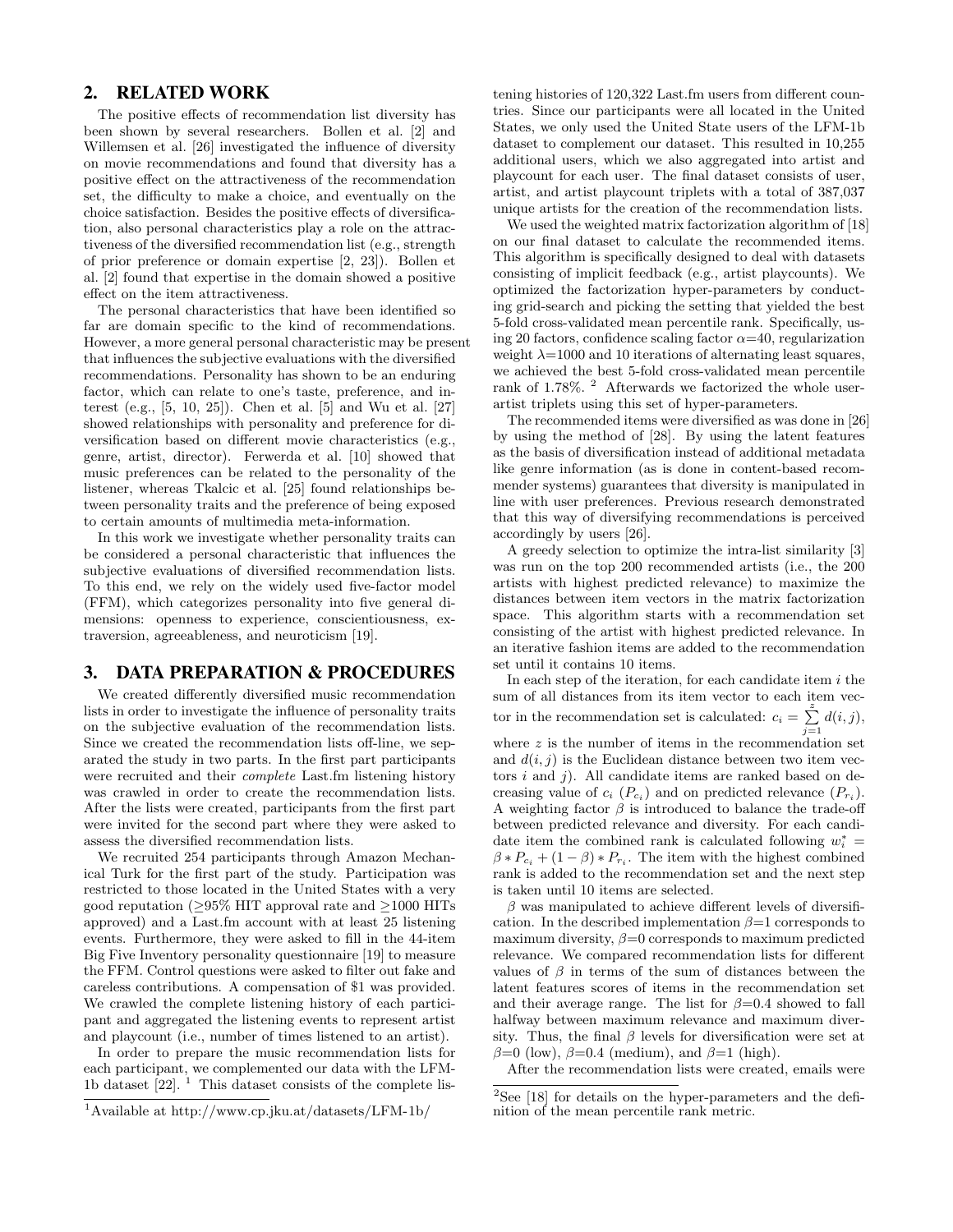sent out to all participants to invite them for the second part of the study. We created a login screen so that we could retrieve the personalized recommendation lists for each participant. After the log in, the participant was sequentially presented with a recommendation list for three times, with each time a different level of diversity (i.e., low, medium, or high). The order of presentation was randomized. Each recommended artist was enriched with metadata from Last.fm (i.e., picture, genre, Top-10 songs with the number of listeners and playcounts), which was shown when hovered over the name in the list. Additionally, example songs were provided by clicking on the artist name (new browser screen linked to the artist's YouTube page). Participants were asked to answer questions about perceived diversity, recommendation satisfaction, and recommendation attractiveness  $3$  before moving on to the next list. These questions needed to be answered for each of the three lists.

After the participant assessed all three recommendation lists, we performed a manipulation check by placing the three lists next to each other (randomly ordered) and asked the participant to rank order the lists by diversity.

There were 103 participants who returned for the second part of the study. We included several control questions to filter out careless contributions, which left us with 100 participants for the analyses. Age: 18-65 (median 28), gender: 54 male, 46 female, and were compensated with \$2.

#### 4. RESULTS

#### 4.1 Manipulation Check

A Wilcoxon signed-rank test was used to test the perceived diversity levels of the recommendation lists. Results show an increase of perceived diversity by comparing the low diversity  $(M=1.28)$  against the medium  $(M=2.05, r=.60,$  $Z=10.370, p<.001$  and high condition  $(M=2.65, r=.80,$  $Z=13.784$ ,  $p<.001$ ). A significant diversity increase was also found between medium and high  $(r=.45, Z=7.711, p<.001)$ .

## 4.2 Measures

Items in the questionnaire were assessed using a confirmatory factor analysis (CFA) with repeated ordinal dependent variables and a weighted least squares estimator to determine whether the questions convey the predicted constructs. After deleting questions with high cross-loadings and low commonalities, the model consisting of three constructs showed a good fit:  $\chi^2(32)$ =108.6, p<.001, CFI=.99,  $TLI = .98$ ,  $RMSEA = .06$ .<sup>4</sup> The constructs with their items are shown below (5-point Likert scale; Disagree strongly-Agree strongly). The Cronbach's alpha  $(\alpha)$  and the average variance extracted (AVE) of each construct showed good values (i.e.,  $\alpha > 8$ ,  $AVE > 5$ ), indicating convergent validity. Also, the square root of the AVE for each construct is higher than any of the factor loadings (FL) of the respective construct, which indicates good discriminant validity.

Perceived Diversity ( $AVE = .723$ ,  $\alpha = .887$ ):

• The list of artists was varied.  $(FL = .858)$ 

- Many of the artists in the lists differed from other artists in the list.  $(FL = .837)$
- The artists differed a lot from each other on different aspects.  $(FL=.855)$

Recommendation Satisfaction ( $AVE=.821$ ,  $\alpha=.932$ ):

- I am satisfied with the list of recommended artists.  $(FL = .927)$
- In most ways the recommended artists were close to ideal.  $(FL = .905)$
- The list of artist recommendations meet my exact needs.  $(FL = .885)$

Recommendation Attractiveness ( $AVE=.771$ ,  $\alpha=.931$ ):

- I would give the recommended artists a high rating.  $(FL = .874)$
- The list of artists showed too many bad items.  $(FL = -0.830)$
- The list of artists was attractive.  $(FL = .914)$
- The list of recommendations matched my preferences.  $(FL = .893)$

#### 4.3 Analysis

We used a repeated measures ANOVA in order to investigate the influence of personality traits on the subjective evaluations of the diversified music recommendation lists. Below the results of personality traits on the different subjective evaluations are provided. The effects between diversity levels are all compared against the low diversity condition.

#### *4.3.1 Personality on Perceived Diversity*

Results show that Mauchly's test is not violated  $(\chi^2(2))$ = .115,  $p=0.944$ ), so sphericity can be assumed, and therefore, no correction is needed. The results show that there are no significant main effects of the different personality traits on perceived diversity. However, a general difference in perceived diversity can be assumed  $(F(2, 22)=51.029$ .  $p<.001$ ). Exploring the differences between the levels of diversified recommendation lists show that there is an increase in perceived diversity when comparing the low diversified list against the medium  $(F(1, 11)=11.596, p<.001)$  and the high diversified lists  $(F(1, 11)=31.191, p<.001)$ . This confirms once more that our diversification was effective and was perceived as such by the participants.

#### *4.3.2 Personality on Recommendation Satisfaction*

Mauchly's test shows that sphericity is not violated  $(\chi^2(2))$ = 1.830,  $p=401$ ), and therefore no correction is needed. Assessing the effect of the different personality traits on the recommendation satisfaction, the following personality traits show a main effect: conscientiousness  $(F(4, 22)=2.454, p<.05)$ and agreeableness  $(F(4, 22)=3.886, p<.05)$ . Additional analyses by looking at the levels between the diversity levels (i.e., low, medium, and high diversification) show that conscientious participants are increasingly satisfied when provided a higher degree of diversity: medium diversity  $(F(2, \mathbb{C}))$ 11)=3.994,  $p < .05$ ) and high diversity  $(F(2, 11)=4.036, p < .05)$ . However, the satisfaction differences for agreeable participants show a higher satisfaction for the medium diversification  $(F(2, 11)=9.660, p<0.65)$  than for the high diversification  $(F(2, 11)=4.036, p<.05)$ .

<sup>3</sup>Questions measuring perceived diversity and recommendation attractiveness were adapted from [26].

<sup>&</sup>lt;sup>4</sup>Cutoff values for a good model fit are proposed to be:  $CFI > .96, TLI > .95,$  and  $RSMEA < .05$  [17].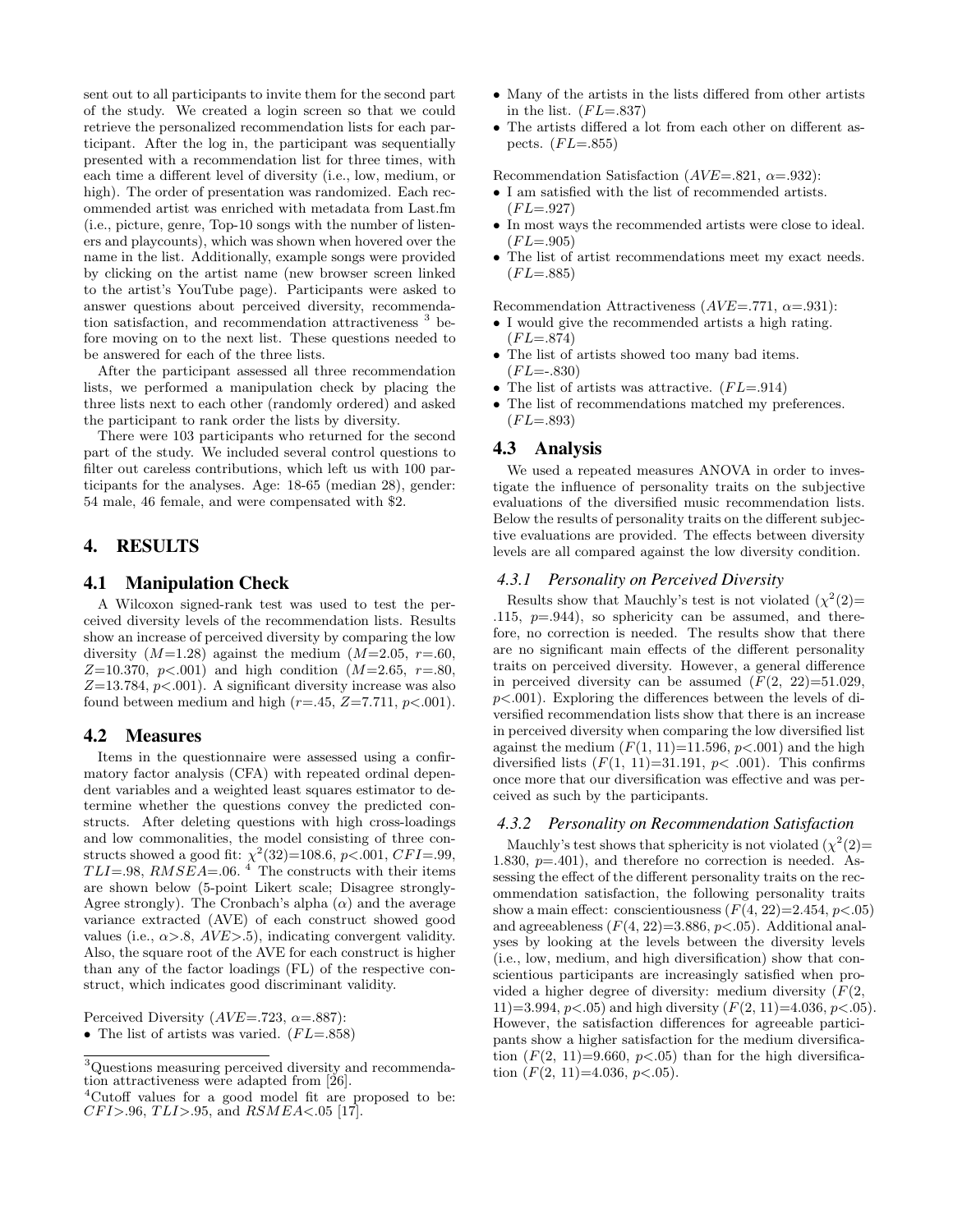#### *4.3.3 Personality on Recommendation Attractiveness*

Assessing Mauchly's test shows that there is no violating of sphericity  $(\chi^2(2)=1.860 \text{ p}=.395)$ . Also here, results show main effects for the conscientiousness  $(F(4, 22)=3.157,$  $p<.05$ ) and agreeableness  $(F(4, 22)=3.469, p<.05)$  personality traits. By looking at the differences between the levels of diversification, we found similar patterns as with satisfaction. Results show that conscientious participants were increasingly more attracted to more diversified recommendation lists: medium  $(F(2, 11)=2.955, p<0.05)$ , high  $(F(2, 11)=2.955, p<0.05)$  $11$ )=7.866,  $p<0.05$ ). Participants scoring high on the agreeableness personality traits show to be more attracted to the medium  $(F(2, 11)=5.933, p<0.05)$  diversified list than to the high  $(F(2, 11)=5.314, p<.05)$  diversified list.

## 5. CONCLUSION & DISCUSSION

Our results show that certain personality traits (i.e., conscientiousness and agreeableness) are related to the subjective evaluations of diversified recommendation lists. We found that conscientious people judged a higher degree of diversity more attractive and were more satisfied with it, whereas agreeable people showed to have more interest (i.e., list attractiveness and satisfaction) in a medium degree of diversity.

The relationships that we found can be used in personalitybased systems as proposed in [7]. With the increased connectedness of applications, such as recommender systems, with social networking sites, users' personality can be acquired without the need of behavioral data in the application (e.g., via Facebook [1, 4, 12, 20], Twitter [16, 21], or Instagram [11, 13, 24]). By identifying relationships with users' personality traits, such as in this work, cross-domain inferences about users' preferences and needs can be made and implemented to provide a personalized experience to users.

## 6. ACKNOWLEDGMENTS

This research is supported by the Austrian Science Fund (FWF): P25655.

## 7. REFERENCES

- [1] M. D. Back, J. M. Stopfer, S. Vazire, S. Gaddis, S. C. Schmukle, B. Egloff, and S. D. Gosling. Facebook profiles reflect actual personality, not self-idealization. Psychological Science, 21:372–374, 2010.
- [2] D. Bollen, B. P. Knijnenburg, M. C. Willemsen, and M. Graus. Understanding choice overload in recommender systems. In Proceedings of the fourth ACM conference on RecSys, pages 63–70. ACM, 2010.
- [3] P. Castells, N. J. Hurley, and S. Vargas. Novelty and diversity in recommender systems. In Recommender Systems Handbook, pages 881–918. Springer, 2015.
- [4] F. Celli, E. Bruni, and B. Lepri. Automatic personality and interaction style recognition from facebook profile pictures. In Proceedings of the ACM MM, 2014.
- [5] L. Chen, W. Wu, and L. He. How personality influences users' needs for recommendation diversity? In Proceeding of CHI'13 EA. ACM, 2013.
- [6] M. D. Ekstrand, F. M. Harper, M. C. Willemsen, and J. A. Konstan. User perception of differences in recommender algorithms. In Proceedings of the 8th

ACM Conference on Recommender systems, pages 161–168. ACM, 2014.

- [7] B. Ferwerda and M. Schedl. Enhancing Music Recommender Systems with Personality Information and Emotional States: A Proposal. In Proceedings of the 2nd Workshop on EMPIRE, 2014.
- [8] B. Ferwerda and M. Schedl. Investigating the relationship between diversity in music consumption behavior and cultural dimensions: A cross-country analysis. In Proc. of the 1st Workshop on SOAP, 2016.
- [9] B. Ferwerda and M. Schedl. Personality-Based User Modeling for Music Recommender Systems. In Proceedings of the European Conference on Machine Learning and Principles and Practice of Knowledge Discovery in Databases (ECML PKDD 2016), Riva del Garda, Italy, 2016.
- [10] B. Ferwerda, M. Schedl, and M. Tkalcic. Personality & emotional states: Understanding users' music listening needs. UMAP 2015 Extended Proceedings.
- [11] B. Ferwerda, M. Schedl, and M. Tkalčič. Predicting Personality Traits with Instagram Pictures. In Proceedings of the 3rd Workshop on EMPIRE, 2015.
- [12] B. Ferwerda, M. Schedl, and M. Tkalčič. Personality Traits and the Relationship with (Non-)Disclosure Behavior on Facebook. In Companion of the 25th International WWW Conference, 2016.
- [13] B. Ferwerda, M. Schedl, and M. Tkalčič. Using Instagram Picture Features to Predict Users' Personality. In Proceedings of the 22nd International Conference on MMM, Miami, USA, January 2016.
- [14] B. Ferwerda, A. Vall, M. Tkalčič, and M. Schedl. Exploring Music Diversity Needs Across Countries. In Proceedings of the 24th International Conference on UMAP, Halifax, Canada, July 2016.
- [15] B. Ferwerda, E. Yang, M. Schedl, and M. Tkalčič. Personality Traits Predict Music Taxonomy Preferences. In ACM CHI '15 EA, 2015.
- [16] J. Golbeck, C. Robles, M. Edmondson, and K. Turner. Predicting Personality from Twitter. In Proceedings of the 3rd International Conference on SocialCom, 2011.
- [17] L.-t. Hu and P. M. Bentler. Cutoff criteria for fit indexes in covariance structure analysis: Conventional criteria versus new alternatives. Structural equation modeling: a multidisciplinary journal,  $6(1)$ :1–55, 1999.
- [18] Y. Hu, Y. Koren, and C. Volinsky. Collaborative filtering for implicit feedback datasets. In ICDM, 2008.
- [19] O. P. John, E. M. Donahue, and R. L. Kentle. The big five inventory: Versions 4a and 54, institute of personality and social research. UC Berkeley, 1991.
- [20] G. Park, H. A. Schwartz, J. C. Eichstaedt, M. L. Kern, M. Kosinski, D. J. Stillwell, L. H. Ungar, and M. E. Seligman. Automatic Personality Assessment Through Social Media Language. Journal of Personality and Social Psychology, 108, November 2014.
- [21] D. Quercia, M. Kosinski, D. Stillwell, and J. Crowcroft. Our twitter profiles, our selves: Predicting personality with twitter. In Proceedings of the 3rd International Conference on SocialCom, 2011.
- [22] M. Schedl. The LFM-1b Dataset for Music Retrieval and Recommendation. In Proceedings on ICMR, 2016.
- [23] B. Scheibehenne, R. Greifeneder, and P. M. Todd.